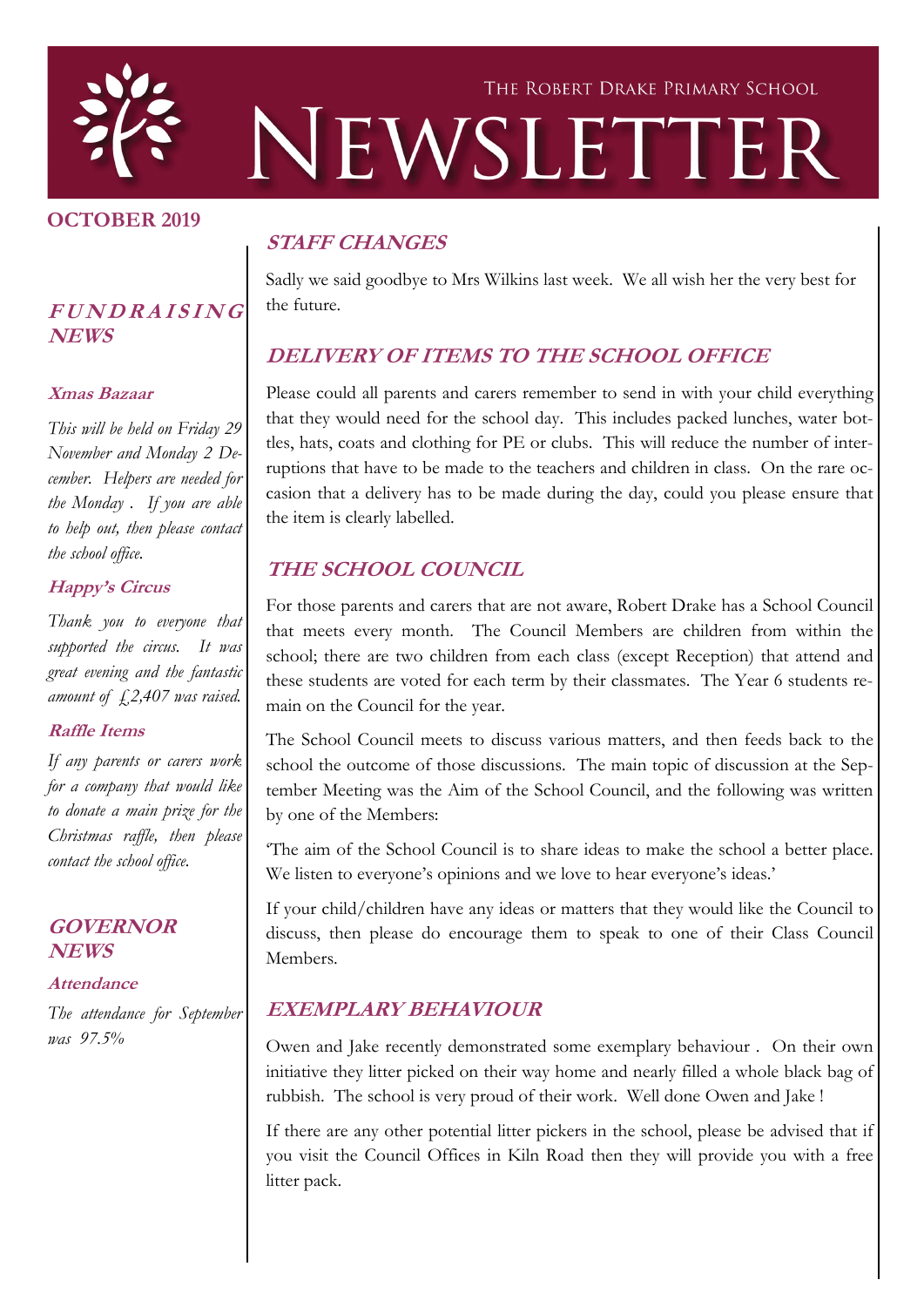## **PACKED LUNCHES FROM HOME / NUT FREE SCHOOL**

Circulars have been circulated to parents and carers recently regarding packed lunches from home and Robert Drake being a nut free school. We very much appreciate the assistance that all parents and carers provide us by adhering to school policy. Thank you for your attention in this matter.

## **EARLY MORNING READERS**

Mrs Rawling, the School's English Lead, would like to give a big thank you to all those parents and carers who have volunteered to attend the school early morning to listen to the children read. The giving of your time is much appreciated. If any other parents or carers wish to volunteer their time, please advise the School Office.

## **EARLY BIRD INITIATIVE**

Next week is our '**Early Bird Be-ON-Time- Week'***.* All children arriving on time at school (8:40am) will receive a special bronze sticker to go on their Early Bird Certificate.

All the names of children arriving on time that day will be put into a class hat. Early Bird will be visiting classes throughout the week to pull a name out of a hat and that child will then receive a little prize. Children who are on time for the whole week will

get an additional break time on Friday.



# **OCTOBER DATES FOR YOUR DIARIES**

Friday 11 October—Roots to Food Roadshow Tuesday 15 and Thursday 17 October—EYFS Parent Consultations Friday 18 October—Little Haven's Hospice Assembly Monday 21 to Friday 25 October—Mental Health Awareness Theme Week Friday 25 October—Mrs Vickery's Class Assembly

Non-uniform day—collecting for Little Haven's

Last day of half term

Monday 28 October—start of the half term holiday

## **BARK CHIPPINGS !**

If any parents or carers have any spare bark chippings that they would like to donate to the school for the KS1 outside area, then please contact the school office.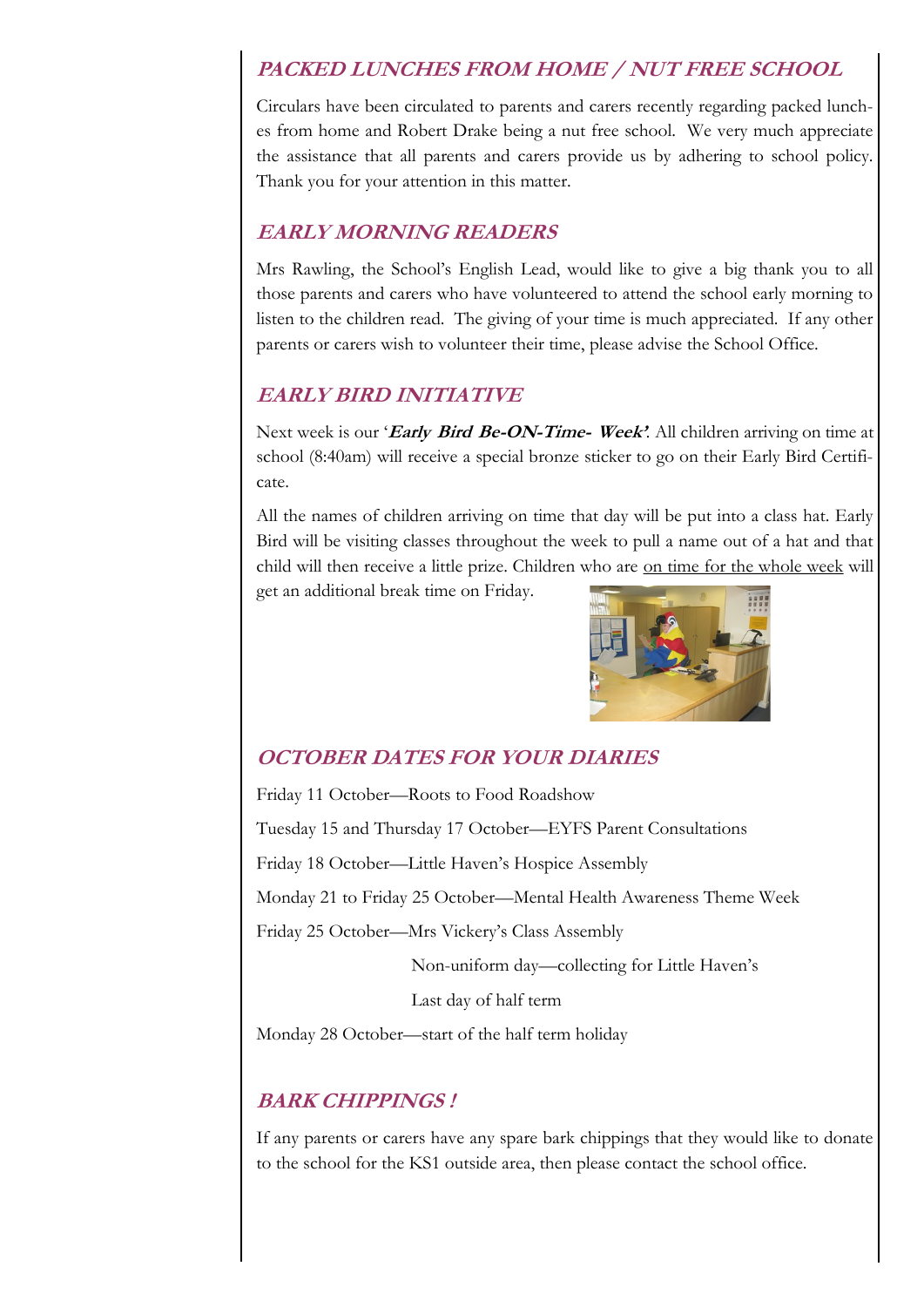## **VISIT FROM LABORSCHULE BIELEFELD**

The school had a fabulous time meeting our German friends from Bielefeld last month. It was an excellent visit and we look forward to seeing them again next year !

## **MENTAL HEALTH AWARENESS WEEK—21 OCTOBER**

During Mental Health Awareness Week, pupils will be focusing on the positive aspects of emotional well-being, staying healthy and keeping safe. During the week there will be a range of activities taking place, including art, yoga and mindfulness.

## **YEAR 6 SECONDARY APPLICATIONS**

All places for secondary schools are allocated by the Local Authority. It is imperative that all parents and carers of children in Year 6 submit their applications by **31 October 2019.** 

If your application is not made by this date you will be considered a 'late applicant' and your child will be put to the bottom of all lists and allocated a space at the nearest available school, which is usually out of the area.

Applications can be made online via [www.essex.gov.uk/admissions.](http://www.essex.gov.uk/admissions) The website also has a copy of the Secondary Education in Essex 2020-21 booklet which contains details of all secondary school admission policies.

If you submit your application on-line, please ensure you receive an acknowledgement.

## **ROOTS TO FOOD DAY—FRIDAY 11 OCTOBER**

Pupils in Years 4, 5 and 6 will be participating in our Roots to Food Cookery Workshop on **Friday 11 October.** Pupils will also be considering healthy options for packed lunches and school meals as well as healthy activities.

## **EYFS PARENT CONSULTATION MEETINGS**

On **Tuesday 15 October** and **Thursday 17 October,** during the afternoon, there will be an opportunity for parents and carers of pupils in EYFS to have an initial meeting with your child's class teacher. Details have been circulated.

## **NEW INTAKE - SEPTEMBER 2020- OPEN EVENING**

We will be holding an Open Evening on **Thursday 24 October between 4.00pm and 5.30pm** for children due to start school in September 2020. If you know anybody with a child due to start school next September, please can you inform them of this date. This is an ideal opportunity for parents or carers to visit the school with their children.

A number of school tours will also be held during October and November for parents and carers of children due to start school in September 2020. This is for parents and carers only; bookings are required for these tours.

Please contact the school office for further information.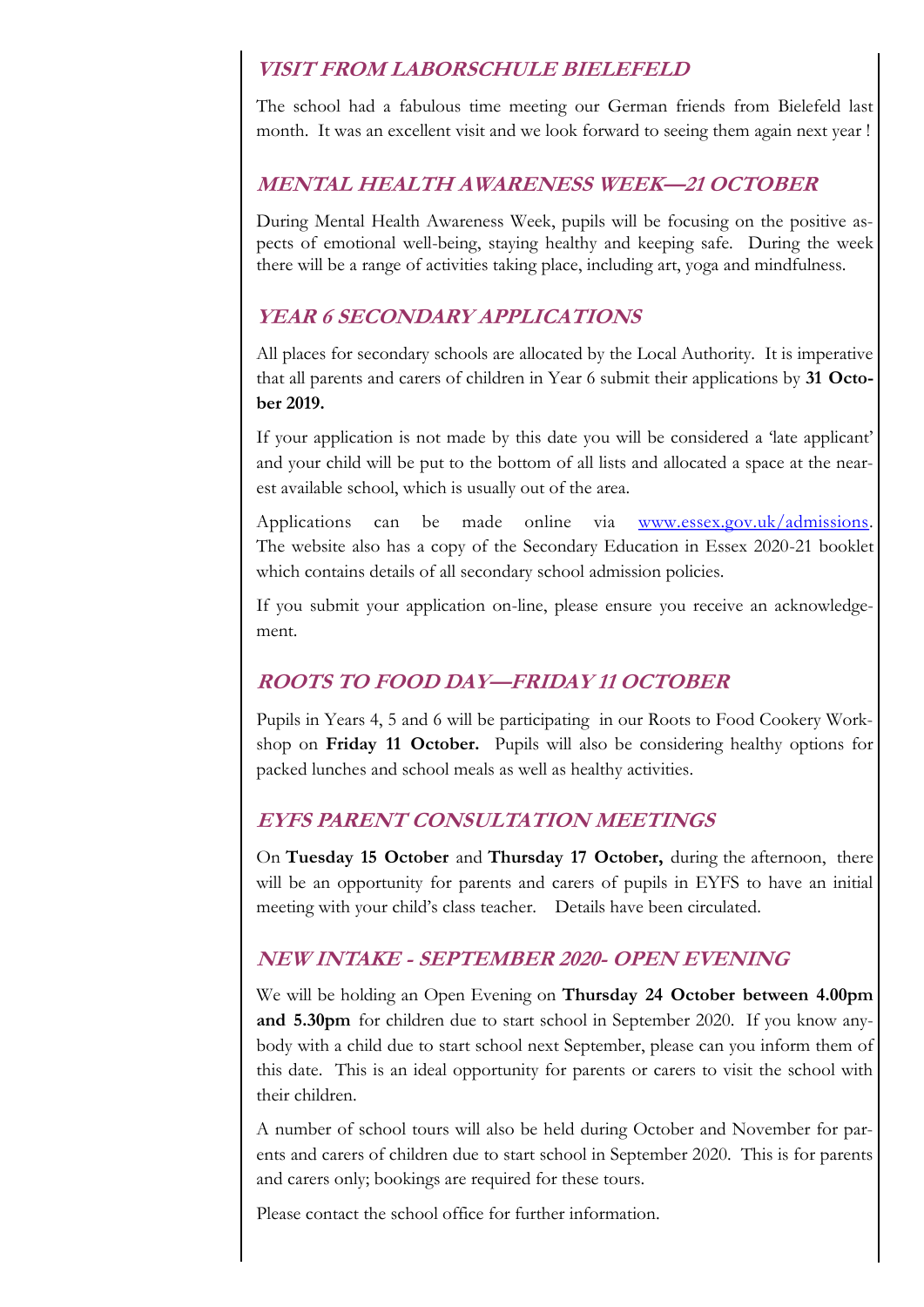## **FORTHCOMING DATES**

**Tuesday 15 and Thursday 17 October**—EYFS Parent Consultations **Friday 18 October**—Little Haven's Assembly **Monday 21 October**—Mental Health Awareness Week **Friday 25 October**—Mrs Vickery's Class Assembly / non-uniform day **Monday 4 November**—Handwriting Week **Wednesday 6 November**—Year 1/2 Parent Involvement Morning **Thursday 14 November**—Year 5/6 Performances (AM and PM) **Friday 15 November**—EYFS Parent Involvement (PM) **Friday 29 November and Monday 2 December**— Christmas Bazaar **Wednesday 4 and Friday 6 December**—KS1 Performances (AM) **Tuesday 10 December**—Year 5/6 Visit to Cardfields **Wednesday 11 December—**EYFS Performances (AM and PM) **Thursday 12 December**—Year 3/4 Carol Concert at St Peter's Church, 9.30 am **Friday 13 December**—Christmas Jumper Day / Christmas Dinner **Monday 6 January**—Non-Pupil Day **Monday 13 January**—Handwriting Week **Friday 24 January**—Year 3/4 Theatre Visit **Thursday 30 January**—Year 3/4 Parent Involvement Morning **Wednesday 5 February**—Class Photographs **Monday 10 February**—Creative Arts/Art Challenge Theme Week **Tuesday 3 and Thursday 5 March**—Parent Consultations **Friday 6 March**—Year 5 Appleton Day **Wednesday 18 March**—Year 1/2 Visit to Boydells Farm **Monday 11 to Thursday 14 May**– KS2 SATS **Saturday 16 May**—Robert Drake Summer Fayre **Thursday 21 May**—Sports Day **Monday 15 to Friday 19 June**—Year 6 Stubbers Residential Trip **Wednesday 24 June**—Year 1/2 Visit to Hedingham Castle **Friday 26 June**—Year 3/4 Visit to Hyde Hall **Thursday 2 July**—Open Afternoon **Friday 10 July**—Non-Pupil Day **Monday 20 July**—Year 6 Leaver's Disco **Wednesday 22 July**—Last Day of Term